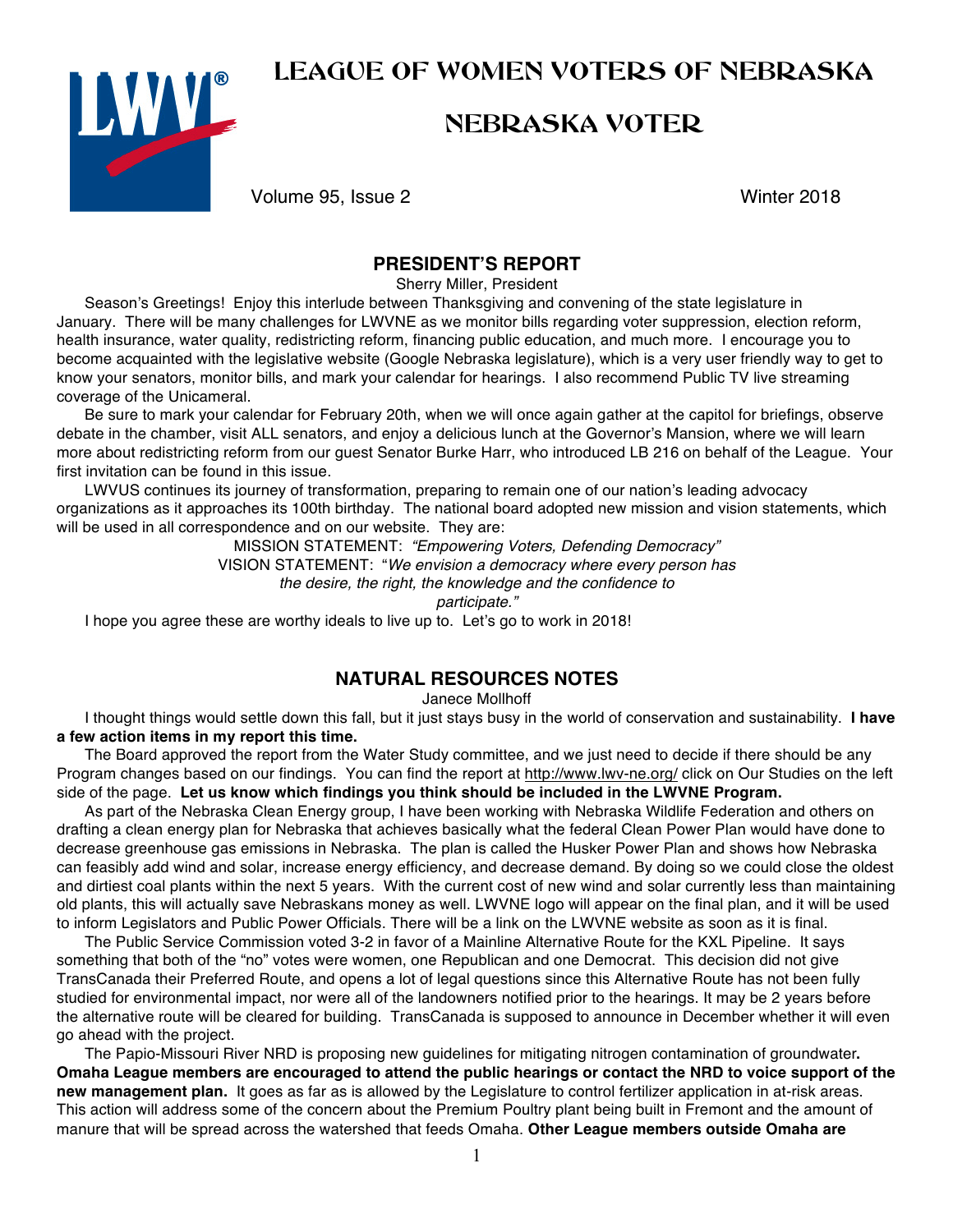#### **encouraged to contact your own NRD and ask if they have a groundwater management plan that regulates fertilizer application.** https://www.nrdnet.org/nrds/find-your-nrd

On a high note, Congressman Bacon and Congressman Fortenberry voted last month to defeat an amendment to the Defense Act that would have prevented the Department of Defense (DOD) from analyzing and addressing climate change. Congressman Smith voted to prevent the DOD from considering climate change as a threat to national security. With 46 Republicans voting with the majority of Democrats, the vote is an indication that there is a "bipartisan majority in Congress of members who understand that climate change is a real threat to our communities, our economy, and our military readiness." **Please write a note to thank Rep. Bacon and Rep. Fortenberry for taking this stand, and to Rep. Smith if you are in his district to express disagreement with his vote.**

#### **SOCIAL POLICY ACTION TEAM REPORT**

#### **John Else**

The Social Policy Action Team is preparing for the identification of continuing and new bills that will be priorities in the 2018 Legislature. We are adding a few new members to our Action Team in preparation for 2018.

We are also making special preparations for pushing for the passing (first out of the Executive Board—the review committee for the bill—and by the Legislature) of LB216 The Redistricting Act. Its sponsor, Senator Burke Harr of Omaha, has agreed to several minor edits that Kate High and John Else identified in a careful reading of the bill. Kate High has taken significant initiatives in this effort, preparing a wonderful document "A Practical Guide to Redistricting-LB 216" (See insert). She also drafted a letter to all State Senators regarding the importance and the structure of the bill. Senator Harr has made LB216 his top priority bill for the session.

The Omaha LWV conducted a Dine and Discuss session on redistricting on October 30. Senator Harr, who introduced LB216, and Senator McCollister, a member of the Executive Board, presented and participated in a lively discussion.

With the assistance of three LWV women from Hastings (Phyllis Salyards, Laura Schneider, and Judy Reimer), we planned and conducted a public event at Hastings College on November 29. Sherry Miller accompanied me. There were about 40 people present, including a panel of Rachel Schmalz (Hastings College student and the master of ceremonies), Bob Amyot, Political Science Professor, and State Senator John Kuehn (who is a member of the Executive Board and also a professor at Hastings College). A stimulating discussion.

From there, Sherry and I drove to Kearney, where we had a morning breakfast with a great group of Kearney activists, including representatives from the Kearney Action Network, Kearney Indivisible, and UNK Political Science Department. We planned an LB216 presentation for Kearney on January 25, and they promised 80-100 people.

Our fourth priority is a meeting in Norfolk, and we are making contacts there for a planning meeting with local folks.

Our first goal for LB216 is to obtain the legislative committee (the Executive Board) approval of the bill and submission to the Legislative Floor. There are nine members of the Executive Board: Watermeier (chair), Kuehn, Bolz, Chambers, Crawford, Hughes, Larson, McCollister, and Scheer. Four members (Bolz, Chambers, Crawford, and McCollister) appear to support the bill. We need a fifth vote.

We need everyone's help on this very important bill.

#### Have you called.....?

#### **ACTION ALERT**

#### Darci Garcia, Vice President for Action

When you get an Action Alert from the state League asking you to make a call to your Congressional Representative, do you call? It takes just a few moments to tell him or her or a staff person that you are a constituent calling with a specific concern. State that concern, state how it impacts you, your family, community, and ask for a vote to pass or defeat the legislation in question. Calls are the quickest way to make your opinion known, although e-mails are also counted.

There is an urgency for making calls now as the U.S. House and Senate seek to pass tax reform before the end of the year. Two bills have been passed, but reconciliation must take place, so there is still time to call. Whether you are concerned about health care, tax deductions, the repeal of the Johnson Amendment, or hidden goodies for special interests, please call!

Congress must also decide what to do about Dreamers, young people covered by DACA which was rescinded by the president. If you support Dreamers, call!

Funding for CHIP, the Children's Health Insurance Program, has expired, leaving states facing the difficult choice of finding the dollars to continue the program or cutting it. If you support providing health insurance for prenatal care, infants, and children, Call!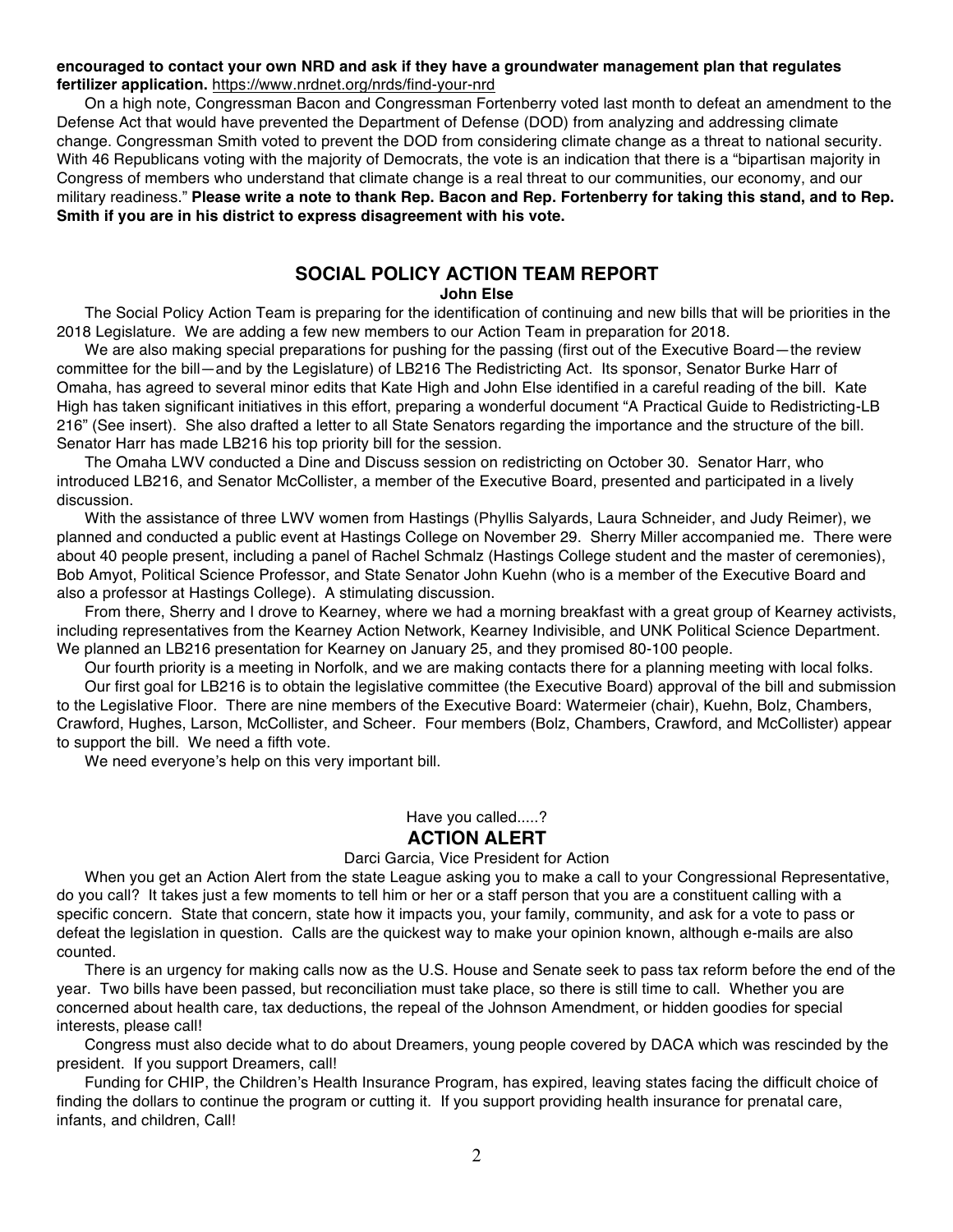#### AND REMEMBER, YOU ARE CALLING AS AN INDIVIDUAL, NOT ON BEHALF OF THE LEAGUE.

Lincoln: 402/476-1400 Lincoln: 402/441-4600 Omaha: 402/550-8040

YOUR VOICE IS WHAT THEY WANT TO HEAR. U.S. Senator Ben Sasse U.S.Senator Deb Fischer DC office: 202/224-6551<br>Lincoln: 402/441-4600

Rep. Don Bacon **Rep. 19th Carlo Provide** Rep. Jeff Fortenberry Rep. Adrian Smith<br>DC office: 202/225-4155 **DC** office: 202/225-4806 **DC: 202/225-6435** DC office: 202/225-4155 DC office: 202/225-4806<br>Omaha: 402/938-0300 Lincoln: 402/438-1598 Omaha: 402/938-0300 Lincoln: 402/438-1598 NE: 308/384-3900 or 308/633-6333. *MAKING DEMOCRACY WORK!!!*

#### **INTERIM HEARINGS OF LEGISLATIVE RESOLUTIONS**

ROOM 1507, STATE CAPITOL

December 7, 2017 1:00 P.M.

Eileen Durgin-Clinchard, Government Director Off-board

On December 7th, the Government, Military and Veterans Affairs Committee held a hearing on LR 132, introduced by Senator Murante.

PURPOSE: The purpose of this resolution is to study elections conducted by and on behalf of political subdivisions. The issues to be studied include the potential effect of requiring all such elections to be held in conjunction with the statewide primary and statewide general elections, including the potential effect on voter turnout, voter knowledge regarding local candidates, campaign finance and strategies, election officials and volunteers, property taxes, and the confidence of the public in the election process. The study shall include a review of elections conducted by and on behalf of various sizes of political subdivisions held in conjunction with the statewide primary and statewide general elections and elections conducted by and on behalf of political subdivisions held at other times. The study may review other alternatives including conducting elections by mail.

LR 182, also introduced by Senator Murante, should be quite interesting.

PURPOSE: The purpose of this resolution is to study the extent of voter fraud in Nebraska and possible methods of detecting and combating voter fraud. This study is needed in order to preserve the relative power of each eligible citizen's right to vote, to modernize the election infrastructure of this state, and to ensure the integrity of the elections of this state so as to preserve public confidence in the legitimacy of elected government. The study shall include an examination of the following:

(1) The extent to which voter fraud occurs in the State of Nebraska;

- (2) How an individual could commit voter fraud;
- (3) How voter fraud is investigated;
- (4) The extent to which such investigations occur; (
- 5) Possible ways to improve the detection of voter fraud; and(
- 6) Any other matters relevant to preserving the election integrity.

You are invited to come observe our senators at work between sessions. *EMPOWERING VOTERS, DEFENDING DEMOCRACY*

#### **SUGGESTED BYLAWS AMENDMENTS DUE JANUARY 28**

According to Article XIV, one method of amending the bylaws is by a two-thirds vote at any LWVNE Annual Meeting, using the following procedures: Proposals for change shall be submitted by any local League board or committee appointed by the president to the board of directors at least three months prior to the annual meeting. All such proposed amendments together with the recommendations of the state board shall be sent to the presidents of local Leagues and members-at-large at least 30 days prior to Annual Meeting.

The bylaws are on the LWVNE website in the left-hand column. Please review the bylaws and send your proposed changes to LWVNE Office Administrator Sharon Nemeth (lwv-ne@inebraska.com). The first three articles must remain the same to be consistent with LWVUS requirements. The deadline for submitting proposed amendments is January 28. If you have questions, please contact Caroline Sedlacek, Bylaws Committee Chair (csedlacek@cox.net).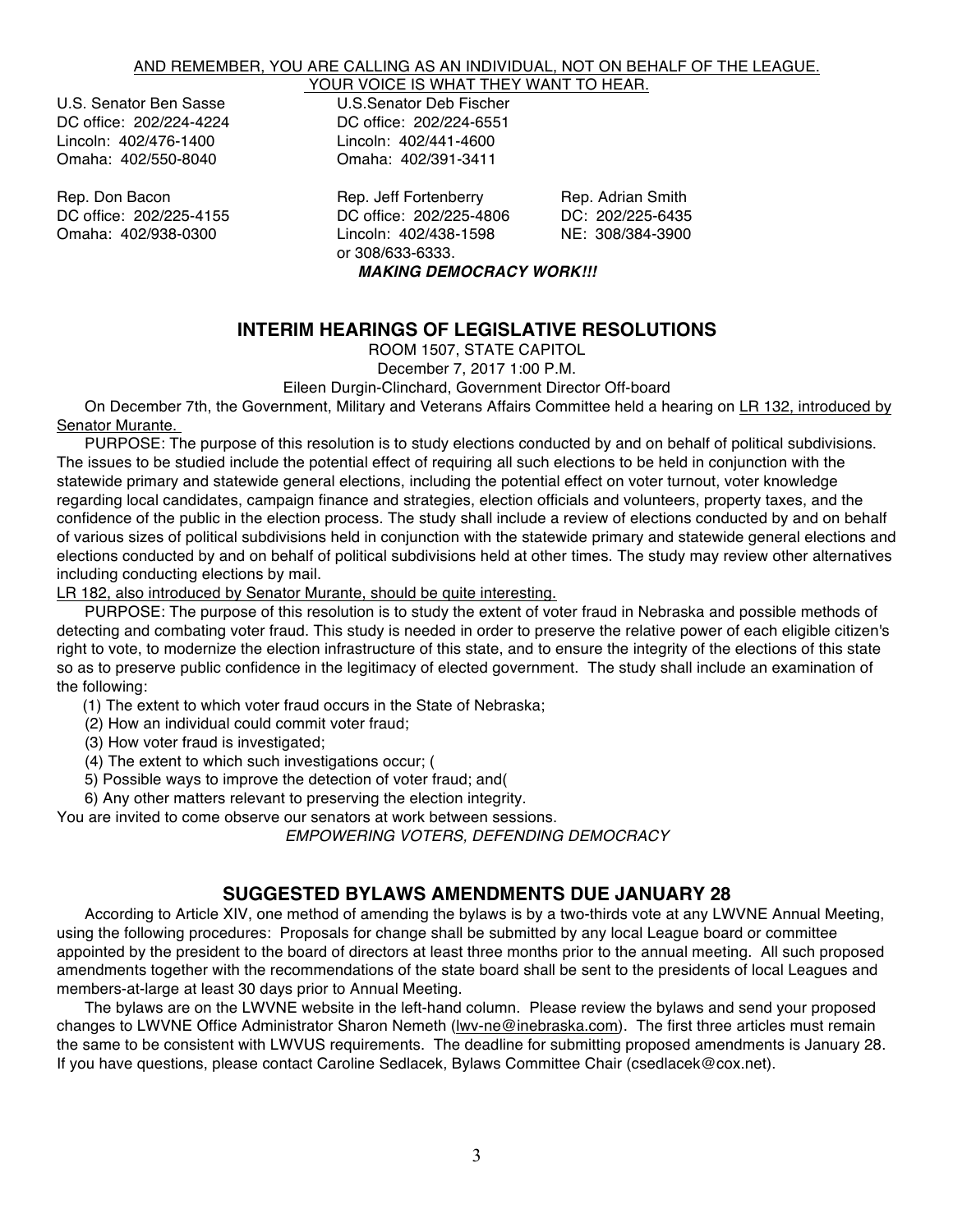#### **CALLING ALL MEMBERS**

#### **All Member Call January 4: Legislation Discussion**

It's time for another New Member - All Member Conference Call!

Join President Sherry Miller and other League leaders in a discussion regarding:

- Our upcoming Legislative Day on February 20
- The Redistricting Bill we support
- Our Money in Politics research
- Observing the Unicameral in person or TV/online

Thursday, January 4

7:30 to 8:30 p.m.

Call

712-775-7031

access code: 874-022-658 #

An rsvp to lindabduckworth@gmail.com is appreciated. We hope you can join us on the call!

# **INTRIGUED BY LEAGUE?? READY TO BE ACTIVE?? JOIN A COMMITTEE!!**<br>Mary Ann Sturek, Chair masturek@q.com<br>masturek@q.com

EDUCATION: Mary Ann Sturek, Chair<br>
HEAI TH CARE: Phyllis Salvards Chair HEALTH CARE: Phyllis Salyards, Chair hpsalyar@inebraska.com<br>
SOCIAL POLICY: John Else, Chair elseif@qmail.com SOCIAL POLICY: John Else, Chair elsejf@gmail.com<br>
NATURAL RESOURCES: Janece Mohlhoff. Chair wimohlhoff@winds

100TH BIRTHDAY

Off-board Directpr<br>Darci Garcia, VP Action

NATURAL RESOURCES: Janece Mohlhoff, Chair wimohlhoff@windstream.net<br>GOVERNMENT: Eileen Durgin-Clinchard, ieaneileen@gmail.com jeaneileen@gmail.com

LEGISLATIVE DAY: Darci Garcia, VP Action darci m garcia@yahoo.com

CELEBRATION: Sherry Miller, Chair kitty66hawk@aol.com

These chairs would welcome your input and willingness to help research, monitor, and take action on the important issues of their portfolios. Remember the Legislature convenes in mere weeks!!

PSSST! HAVE YOU SEEN THE NEW LWVUS WEBSITE?

YOU'VE GOTTA CHECK IT OUT!! YOU'LL BE BLOWN AWAY!!

#### **HOW TO MAKE CHANGES IN THE LWVNE PROGRAM**

Local Leagues and individual members may suggest LWVNE program changes for adoption at the Annual Meeting set for April 28, 2018, in Hastings. Any suggested changes may be sent to LWVNE Office Administrator Sharon Nemeth at lwv-ne@inebraska.com; the bylaws require that they be submitted by February 28 (two months prior to Annual Meeting). All suggestions will be compiled for the Board to make its recommendation on them at its March 10, 2018, meeting. Only minor changes may be made without undertaking a study. Recommendations that the Water Study Committee is suggesting be incorporated into the 2018–2019 LWVNE Program have been distributed to local League presidents. The current 2017–2018 Program is on our Web site (www.lwv-ne.org) in the left-hand column.

#### **A HUGE THANK YOU!!**

It's a pleasure to announce that our annual fundraiser for the League Education Fund has concluded with generous gifts to the Fund and to the Sandra K. Powell Memorial Fund for Membership Leadership Development. These gifts will enable League to educate our membership and the public at large on issues of importance, as well as working with women and men interested in forming Leagues in their communities.

Thank you!!

#### **A CLIMATE CHANGE REMINDER**

Former State Senator Ken Haar is available to present his Climate Change 101 to interested groups. His contact is kenhaar@hotmail.com. The slide show is informative for ages 10 and up.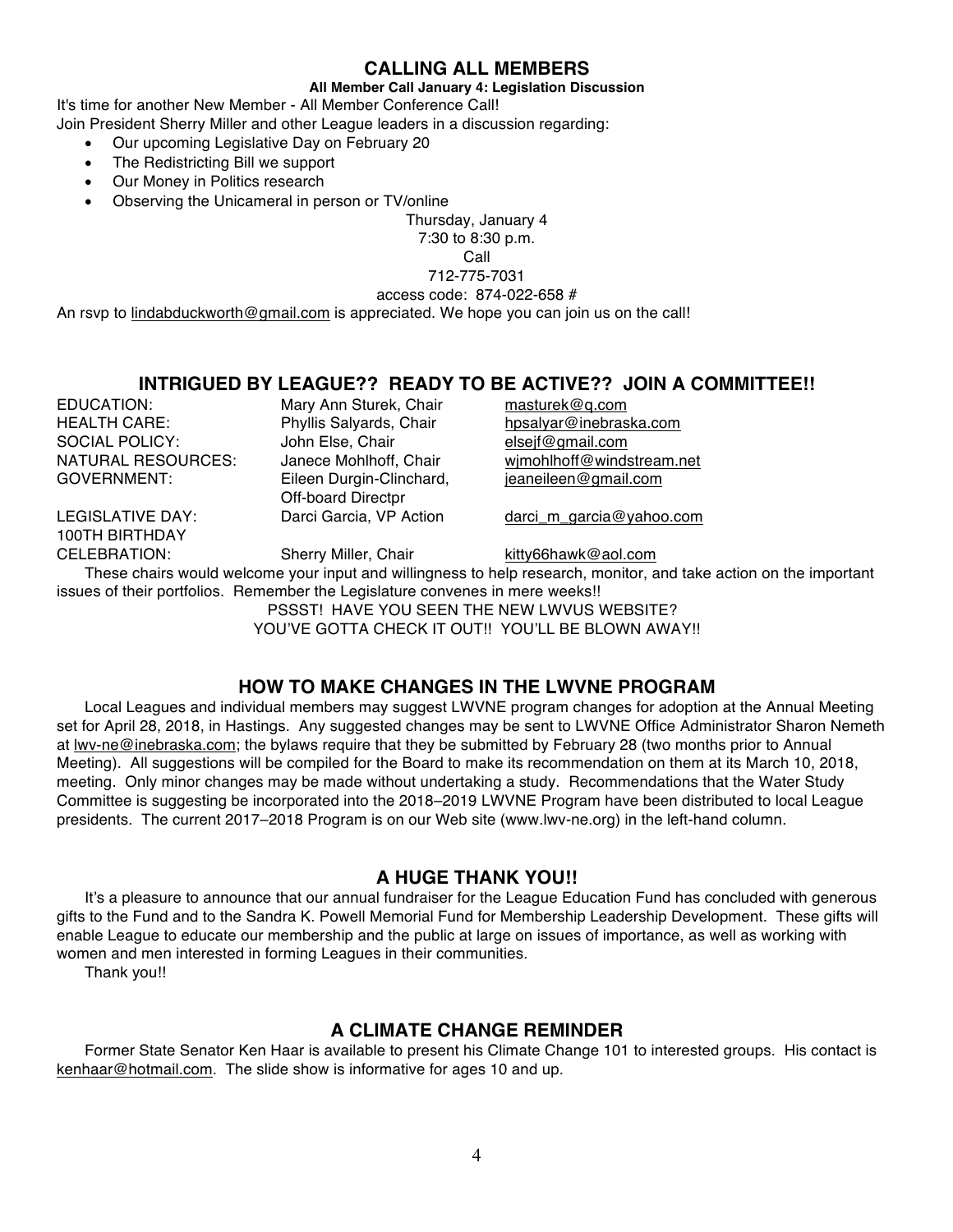#### **CALENDAR 2018**

| JANUARY 3         | 105th Legislature convenes, 2nd regular session          |
|-------------------|----------------------------------------------------------|
| <b>JANUARY 15</b> | Martin Luther King, Jr. Recognition                      |
| <b>JANUARY 13</b> | LWVNE Board meeting (Jan 20th snow date)                 |
| <b>JANUARY 27</b> | Legislative Priority Setting meeting (Febr. 3 snow date) |
| FEBR 1 - 28       | <b>Black History Month</b>                               |
| FEBRUARY 14       | <b>LWVNE Birthday</b>                                    |
| FEBRUARY 15       | Susan B. Anthony birthday                                |
| FEBRUARY 19       | Presidents' Day                                          |
| FEBRUARY 20       | <b>LWVNE Legislative Day</b>                             |
| <b>MARCH 1</b>    | Nebraska Statehood Day                                   |
| MARCH 2           | Read Across America Day                                  |
| <b>MARCH 8</b>    | International Women's Day                                |
| MARCH 10          | <b>LWVNE Board Meeting</b>                               |
| APRIL 28          | <b>LWVNE Annual Meeting</b>                              |
| MAY 15            | Nebraska Primary Election                                |
|                   |                                                          |

#### MEMBERSHIP IN THE LEAGUE A HOLIDAY GIFT? WHY NOT? Sherry Miller - President

It is well known that numbers count when testifying on behalf of an organization. If a person can say "I represent so many members," it adds clout to what is being said.

That being said, the holidays are a great time to increase our members in the League by giving a membership to someone--a spouse, a grown child, a high school senior, a friend, a niece or nephew. My daughter-in-law was thrilled to receive a membership in the Lincoln League last year.

If the recipient does not live near a local League, consider giving a member-at-large gift. Go even further, and give a gift membership to someone who doesn't even live in Nebraska. After all, membership counts, here and all across the U.S.

> PSSST! HAVE YOU SEEN THE NEW LWVUS WEBSITE? YOU'VE GOTTA CHECK IT OUT!! YOU'LL BE BLOWN AWAY!!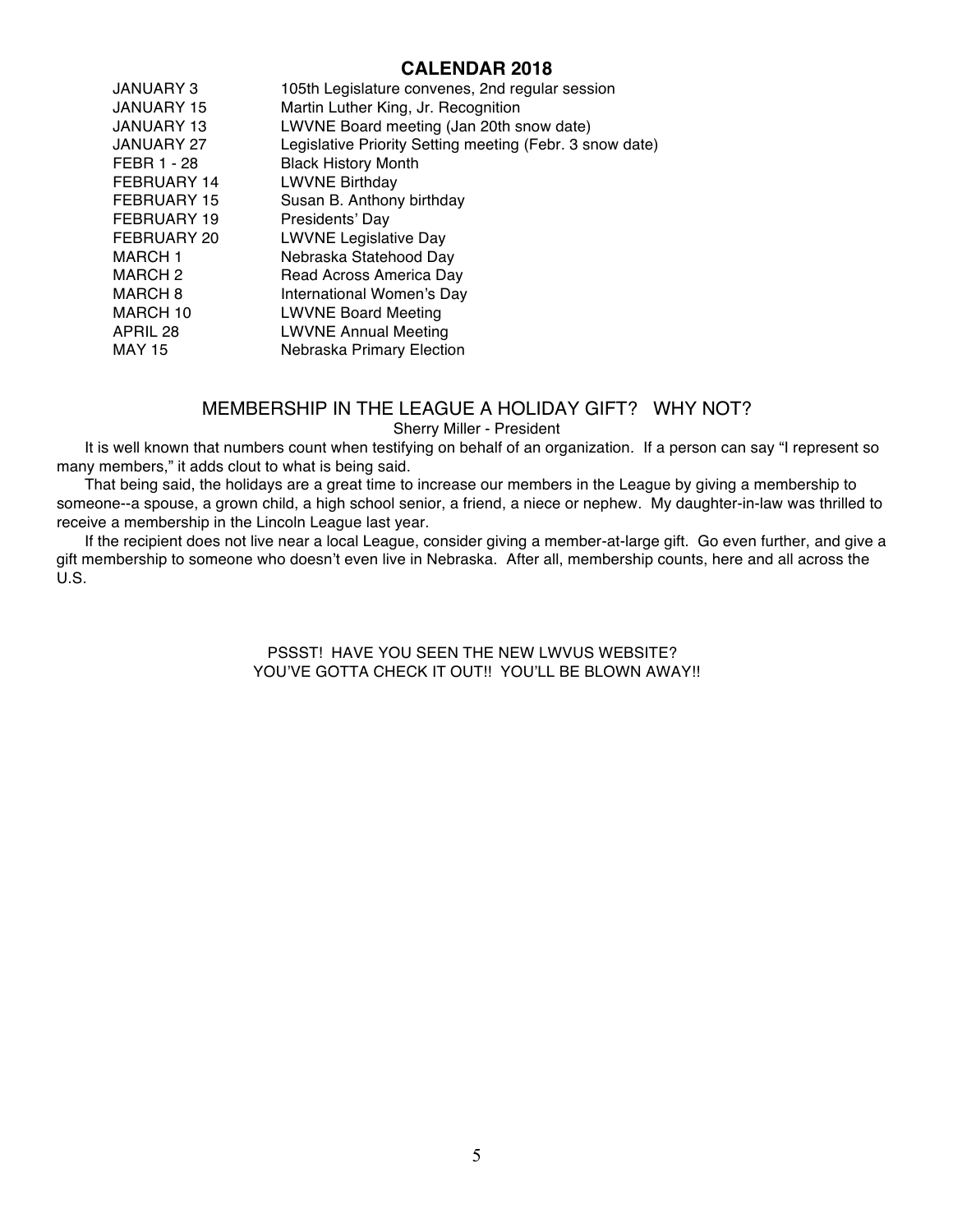|                                                                                                                                            | A Practical Guide to Redistricting-LB 216                                                                                                                                                                                                                                 |                                                                                                                    |
|--------------------------------------------------------------------------------------------------------------------------------------------|---------------------------------------------------------------------------------------------------------------------------------------------------------------------------------------------------------------------------------------------------------------------------|--------------------------------------------------------------------------------------------------------------------|
| Legislative Research Office (LRO)<br>Director                                                                                              | <b>Citizen's Advisory Commission</b><br>Independent Redistricting                                                                                                                                                                                                         | Legislature                                                                                                        |
| Acquires necessary information, material and staff for<br>development of redistricting maps.                                               | Congressional Caucus, the members of one party (Republican)<br>Consists of seven members: Six are selected from the three<br>Congressional District Legislative Caucuses. In each                                                                                         | Executive Board of the Legislative Council:<br>Funds redistricting process with prior approval                     |
| Acts as a liaison between the Commission, Secretary of State,<br>and the Legislature.                                                      | (Democratic) select one member. The seventh member, the<br>chair, is elected by these six members and is not associated<br>select one member and the members of the other party                                                                                           | from Redistricting Fund created by Legislature.<br>Coordinates selection of members of the                         |
| Uses census data to assign ideal district population for each<br>of the six public bodies: US House of Representatives,                    | political party.<br>with any                                                                                                                                                                                                                                              | commission by legislative caucus.                                                                                  |
| Legislature, Supreme Court, Board of Regents, Public Service<br>Commission, and State Board of Education.                                  | redistricting plans but may be reconstituted in the event of a<br>special legislative session or successful legal challenge of any<br>Exists only for the time period needed to complete                                                                                  | Adopts procedural and substantive guidelines for<br>the commission.                                                |
| Develops maps for review by the Commission.                                                                                                | e redistricting plans.<br>part of th                                                                                                                                                                                                                                      | Introduces a separate legislative bill for each of the<br>six redistricting plans adopted by the Commission.       |
| Delivers maps illustrating the Commission's six adopted<br>redistricting plans to the Clerk of the Legislature.                            | Complies with NADC regulations and subject to Open<br>Meetings and Records Management Acts                                                                                                                                                                                | Places each of the six legislative bills directly on the<br>General File                                           |
| Makes public redistricting processes and plans including<br>creation and maintenance of a website.                                         | Follows the principles as defined in Redistricting Act in<br>development of redistricting plans.                                                                                                                                                                          | Prepares a final redistricting bill and places it on<br>the General File for any of the six district plans         |
| Delivers to the Clerk of the Legislature the Commission's<br>report of the four statewide public hearings.                                 | Adopts by majority vote the six redistricting plans submitted<br>by the LRO.                                                                                                                                                                                              | after it has been rejected twice.                                                                                  |
| Submits redistricting plans passed by the Legislature to the<br>Secretary of State.                                                        | redistricting plans after the plans have been submitted to the<br>Conducts four public hearings across the state on the six<br>$\omega$<br>legislatur                                                                                                                     | approve or deny the individual redistricting bills.<br>Votes within five days after introduction to<br>Legislature |
| Submits a revised map to the Clerk of the Legislature for any<br>redistricting plan which was not passed or governor's veto<br>overridden. | Submits a report of the public hearings to the Legislature<br>including written and oral public statements.                                                                                                                                                               |                                                                                                                    |
| the General File. For any redistricting b                                                                                                  | For any of the six redistricting plans not passed or a governor's veto not overridden, the Director submits a revised map to the Clerk of the Legislature and a bill is again placed on<br>ill rejected twice, the Executive Board prepares the final redistricting plan. |                                                                                                                    |
| <b>Z017</b><br>League of Women Voters of Nebraska                                                                                          | lwv-ne.org<br>Road, Suite 306, Lincoln NE 68510<br>4600 Valley                                                                                                                                                                                                            | (402) 475-1411<br>lwv-ne@inebraska.com                                                                             |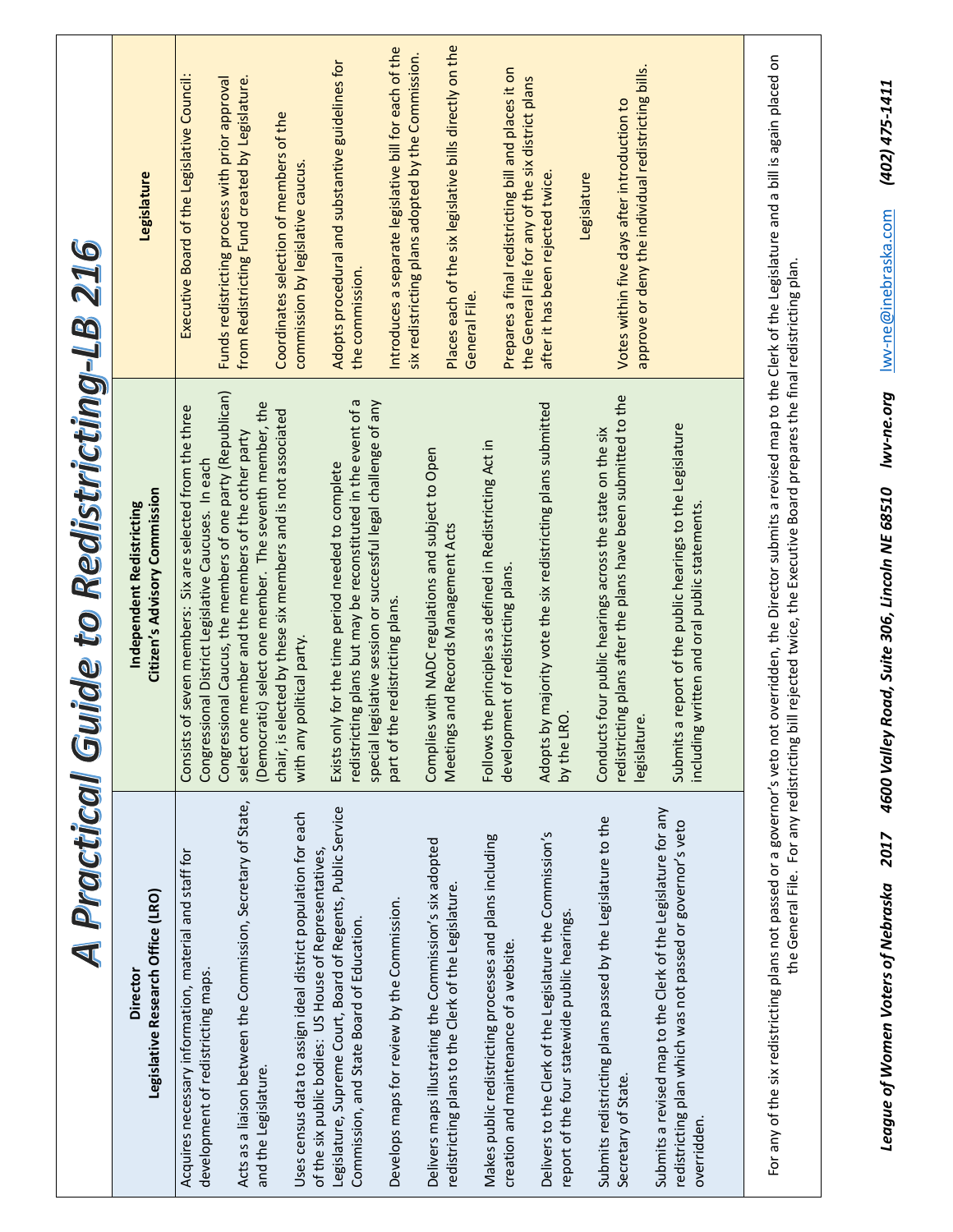| TERM                                           | DEFINITION                                                                                                                                                                                                                                                                                                                                                                                                            |
|------------------------------------------------|-----------------------------------------------------------------------------------------------------------------------------------------------------------------------------------------------------------------------------------------------------------------------------------------------------------------------------------------------------------------------------------------------------------------------|
| Redistricting                                  | delegate some responsibilities) for redrawing the districts for these elective offices in Nebraska: US House of Representatives, State<br>Redistricting is the process of redrawing the boundaries of electoral districts. The Nebraska State Legislature is responsible (but can<br>rvice Commission, University of Nebraska Board of Regents and State Board of Education.<br>Legislature, Supreme Court, Public Se |
| Reapportionment<br>Congressional               | Representatives has 435 seats divided among 50 states. The seats are divided or apportioned according to population, as determined by<br>assured of one congressional seat. Nebraska currently has three Congressional representatives,<br>(reapportion) the distribution of Congressional seats among the 50 states. The House of<br>Every 10 years Congress must adjust<br>the Census, except that each state is    |
|                                                | CRITERIA FOR DRAWING DISTRICTS                                                                                                                                                                                                                                                                                                                                                                                        |
| Gerrymandering<br>Avoid                        | Gerrymandering is the practice of drawing electoral district lines to favor an incumbent, one political party, or some other specific<br>group. In short, the designs pick the voters for the representative rather than the voters choosing their representative.                                                                                                                                                    |
| Population<br>equality                         | to have virtually the same number of residents, so that every person's vote carries equal weight--<br>Federal law requires political districts<br>"one person, one vote."                                                                                                                                                                                                                                             |
| Compact                                        | To the extent permitted by natural or political boundaries, districts should be square, rectangular, or hexagonal in shape--not elongated,<br>spread out, or jagged.                                                                                                                                                                                                                                                  |
| Contiguous                                     | All areas within a district must be physically adjacent.                                                                                                                                                                                                                                                                                                                                                              |
| <b>Voting Rights Act</b><br>Comply with        | discrimination in voting laws which result in discrimination against racial, ethnic or language<br>The 1965 Voting Rights Act prohibits<br>minorities.                                                                                                                                                                                                                                                                |
| Communities of<br>interest                     | with shared characteristics, interests, or needs.<br>Respect communities of interest, i.e.,                                                                                                                                                                                                                                                                                                                           |
| <b>Avoid Cracking</b><br>and Packing           | Avoid these gerrymandering methods, which minimize the impact of a voting bloc. Packing concentrates members of a group in a single<br>district, thereby allowing the other party to win the remainder of the districts. Cracking splits a bloc among multiple districts, so as to<br>dilute their impact and to prevent them from constituting a majority in any of the districts.                                   |
| Geographic &<br><b>Boundaries</b><br>Political | Where possible, district lines should follow permanent and easily recognized features, such as rivers, highways, streets; should coincide<br>ty, town, & county boundaries, and not subdivide any city block<br>with census tract boundaries, main ci                                                                                                                                                                 |
| Other                                          | Districts should not be drawn to favor any political party, incumbent in office, or any other person or group. The political affiliation of<br>registered voters, previous election results, or other demographic data should not be part of the consideration in drawing the maps.                                                                                                                                   |

*REDISTRICTING TERMINOLOGY AND CRITERIA*

REDISTRICTING TERMINOLOGY AND CRITERIA

*League of Women Voters of Nebraska 2017 4600 Valley Road, Suite 306, Lincoln NE 68510 lwv-ne.org* lwv-ne@inebraska.com *(402) 475-1411*

League of Women Voters of Nebraska 2017 4600 Valley Road, Suite 306, Lincoln NE 68510 Iwv-ne.org Iwv-ne@inebraska.com (402) 475-1411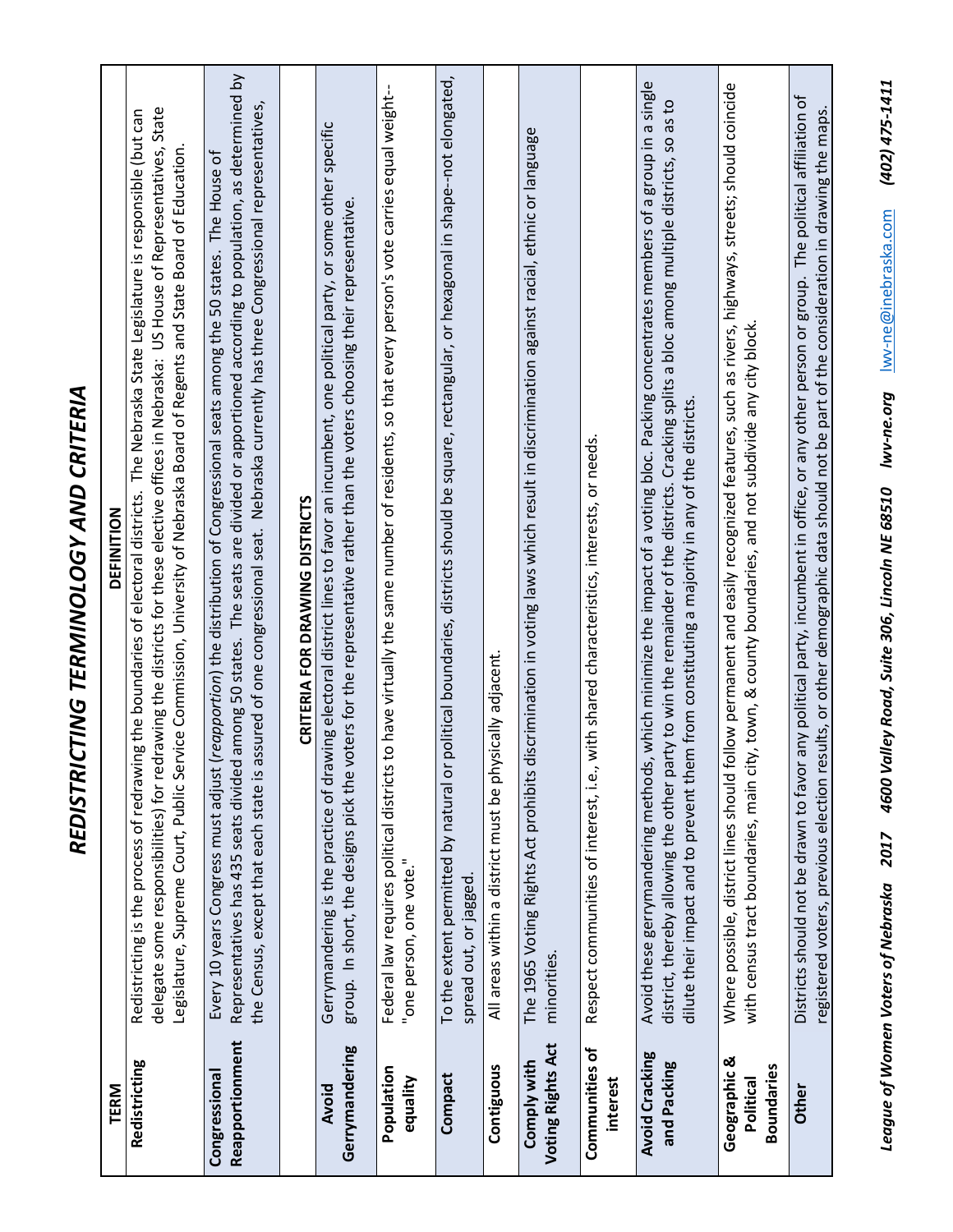# **Convention 2018**



**Thurs., June 28 – Sun., July 1, 2018 at Hilton Chicago - 720 S. Michigan Ave.**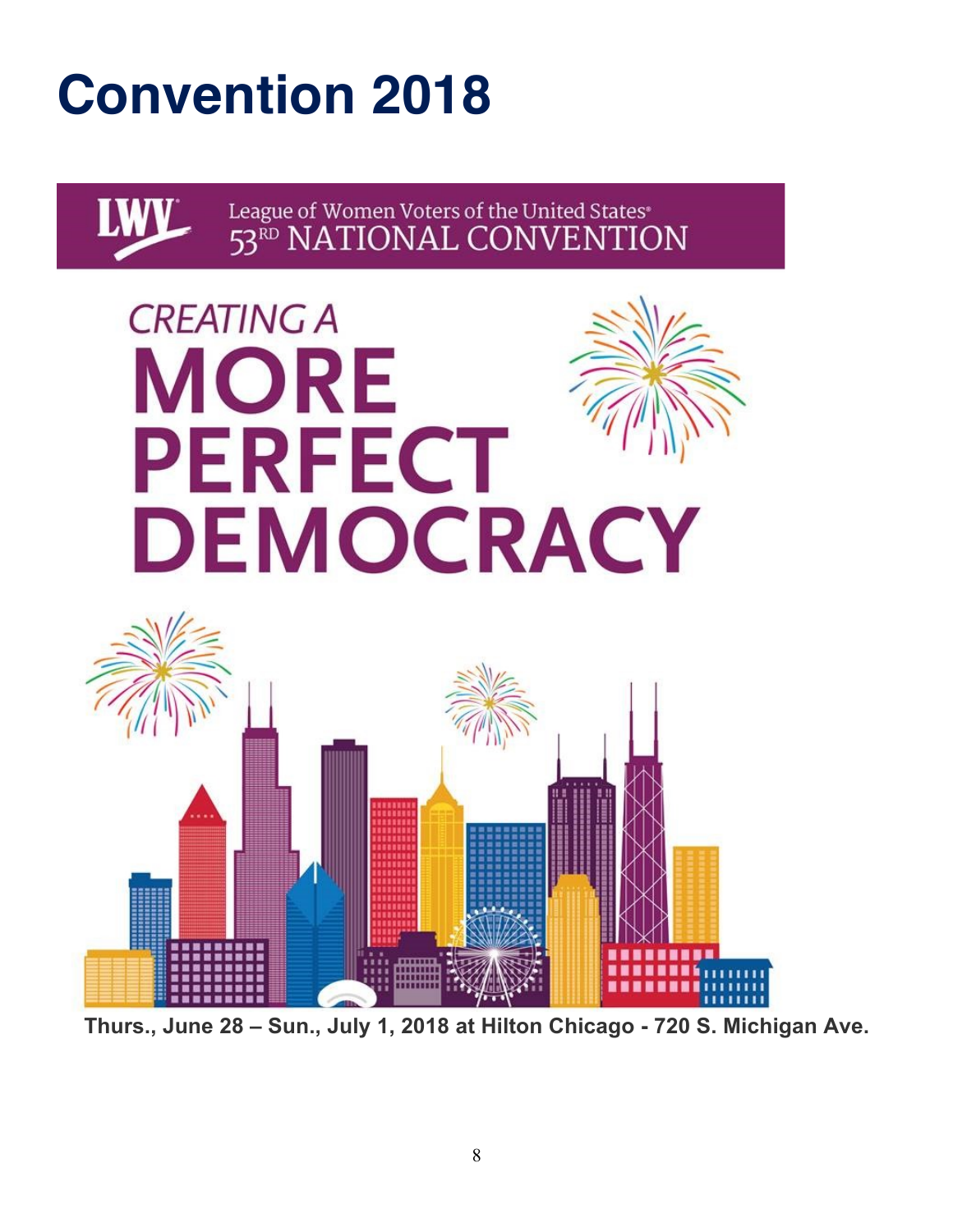#### **League of Women Voters of Nebraska (LWVNE)**

## **LEGISLATIVE DAY**

at the State Capitol and Governor's Mansion

#### **Tuesday, February 20, 2018**

Featured luncheon speaker:

# **Senator Burke Harr**

Legislative District 8

#### **"Nebraska Legislature: LB216 Redistricting Act"**

- 8:30 to 9:00 Registration and Refreshments, Room 1023, **State Capitol** 9:00 to 10:15 The Legislative process; LWVNE & Senators' Legislative priorities Senator Tony Vargas on Voter Registration Reform Senator Justin Wayne on Election Laws Senator Sue Crawford on Family Medical Leave 10:15 to 11:50 Visit with senators, observe Unicameral in session, tour Capitol
- 11:50 to 1:00 Luncheon (menu TBA) at the **Governor's Mansion**

**Deadline** for Reservations is **Friday, February 9, 2018**

*Luncheon seating capacity is 64; the first 63 PAID registrants will be guaranteed a place. A waiting list will be used.*

\*\*\*\*\*\***YOU MAY PAY ONLINE AT** www.lwv-ne.org beginning mid-January\*\*\*\*\*\*

To make your reservation, please fill out the form below, detach, write a check payable to LWVNE for the total number of reservations, and mail the reservation form and check to:

| Sharon Nemeth, Office Administrator<br><b>LWVNE</b><br>4600 Valley Road, Suite 306<br>Lincoln, NE 68510                                                                                                                        | Questions?<br>Call: 402-475-1411<br><sub>or</sub><br>Email: $lww-ne@inebraska.com$ |
|--------------------------------------------------------------------------------------------------------------------------------------------------------------------------------------------------------------------------------|------------------------------------------------------------------------------------|
| Name and the state of the state of the state of the state of the state of the state of the state of the state of the state of the state of the state of the state of the state of the state of the state of the state of the s |                                                                                    |
|                                                                                                                                                                                                                                | E-Mail                                                                             |
|                                                                                                                                                                                                                                | Legislative District $#$                                                           |
| <b>OR</b>                                                                                                                                                                                                                      | \$30 per registration, includes morning refreshments, workshop, and luncheon       |

\$20 per registration, luncheon only

\_\_\_\_ I want a vegetarian luncheon (menu TBA)

#### **OR**

\$10 per registration, morning only (refreshments and workshop)

*\_\_\_\_ Enclosed is a separate tax-deductible contribution of \$\_\_\_\_\_\_\_\_ to the LWVNE Education Fund*